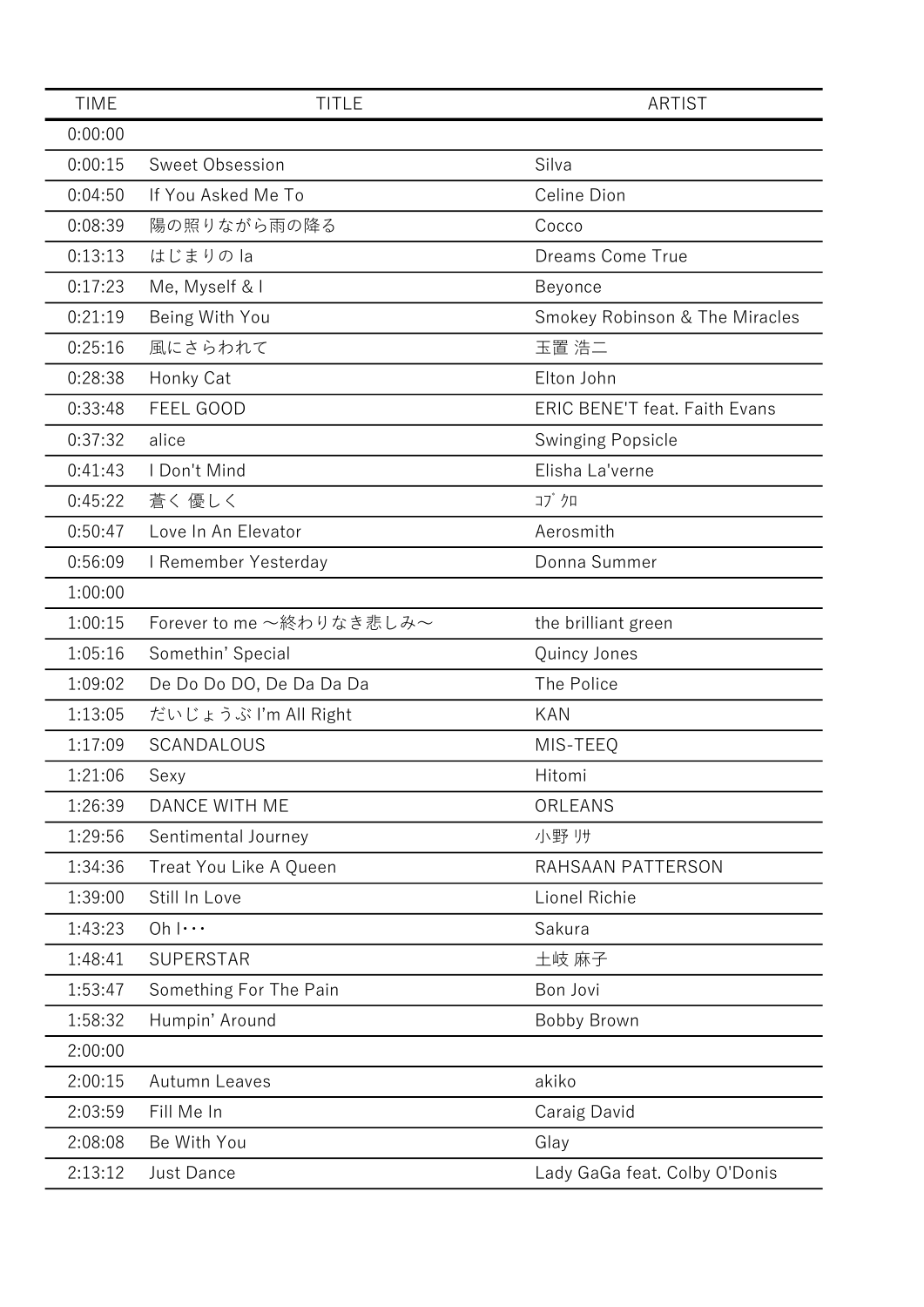| <b>TIME</b> | <b>TITLE</b>             | <b>ARTIST</b>                           |
|-------------|--------------------------|-----------------------------------------|
| 2:17:12     | It's So Easy             | Guns N' Roses                           |
| 2:20:31     | Love, needing            | 倉木 麻衣                                   |
| 2:23:45     | <b>SLY</b>               | <b>RIP SLYME</b>                        |
| 2:27:58     | Steal Your Thunder       | Prefab Sprout                           |
| 2:31:35     | Then The Morning Comes   | Smash Mouth                             |
| 2:34:36     | <b>Rocket Dive</b>       | Hide                                    |
| 2:38:16     | <b>Baby Grand</b>        | <b>Billy Joel Duet With Ray Charles</b> |
| 2:42:17     | プラシーボ・セシボン               | 冨田3 feat. 高橋 幸宏+大貫 妙子                   |
| 2:47:16     | Little Bit Of Lovin'     | Kele Le Roc                             |
| 2:51:21     | You're my sunshine       | <b>EXILE</b>                            |
| 2:55:23     | 愛の火・3つ・オレンジ              | Chara + Yuki                            |
| 3:00:00     |                          |                                         |
| 3:00:14     | 不死身の花 [69 Mix]           | ザ・ハイロウズ                                 |
| 3:04:04     | More Than I Can Say      | Leo Sayer                               |
| 3:07:38     | Hotel California         | Al. B. Sure!                            |
| 3:13:23     | Straight Up              | <b>Chante Moore</b>                     |
| 3:16:59     | Yes-No                   | 小田 和正                                   |
| 3:21:23     | Mothership               | Silva                                   |
| 3:26:26     | Angel Of Mine            | Monica                                  |
| 3:30:35     | I Gave You Best          | <b>Fatima Rainey</b>                    |
| 3:34:37     | The Blue Cafe            | Chris Rea                               |
| 3:39:18     | Save Room                | John Legend                             |
| 3:42:58     | Stupid Girl              | Garbage                                 |
| 3:47:15     | She's international      | babyface                                |
| 3:50:40     | More Than I Can Say      | Leo Sayer                               |
| 3:54:14     | You Are Not Alone        | Michael Jackson                         |
| 3:59:54     | ひまわりの丘で                  | 原田 知世                                   |
| 4:00:00     |                          |                                         |
| 4:03:20     | Cocain                   | Eric Clapton                            |
| 4:06:50     | ON THE RADIO (日本語ヴァージョン) | 小柳 ゆき                                   |
| 4:10:51     | I Drive Myself Crazy     | 'N Sync                                 |
| 4:14:47     | 立つんだジョー                  | レミオロメン                                  |
| 4:19:20     | つめたくしないで                 | 吉田 美和                                   |
| 4:23:40     | Two Of Us                | 布袋 寅泰                                   |
| 4:27:52     | <b>SPARKLE TRAIN</b>     | SOULHEAD                                |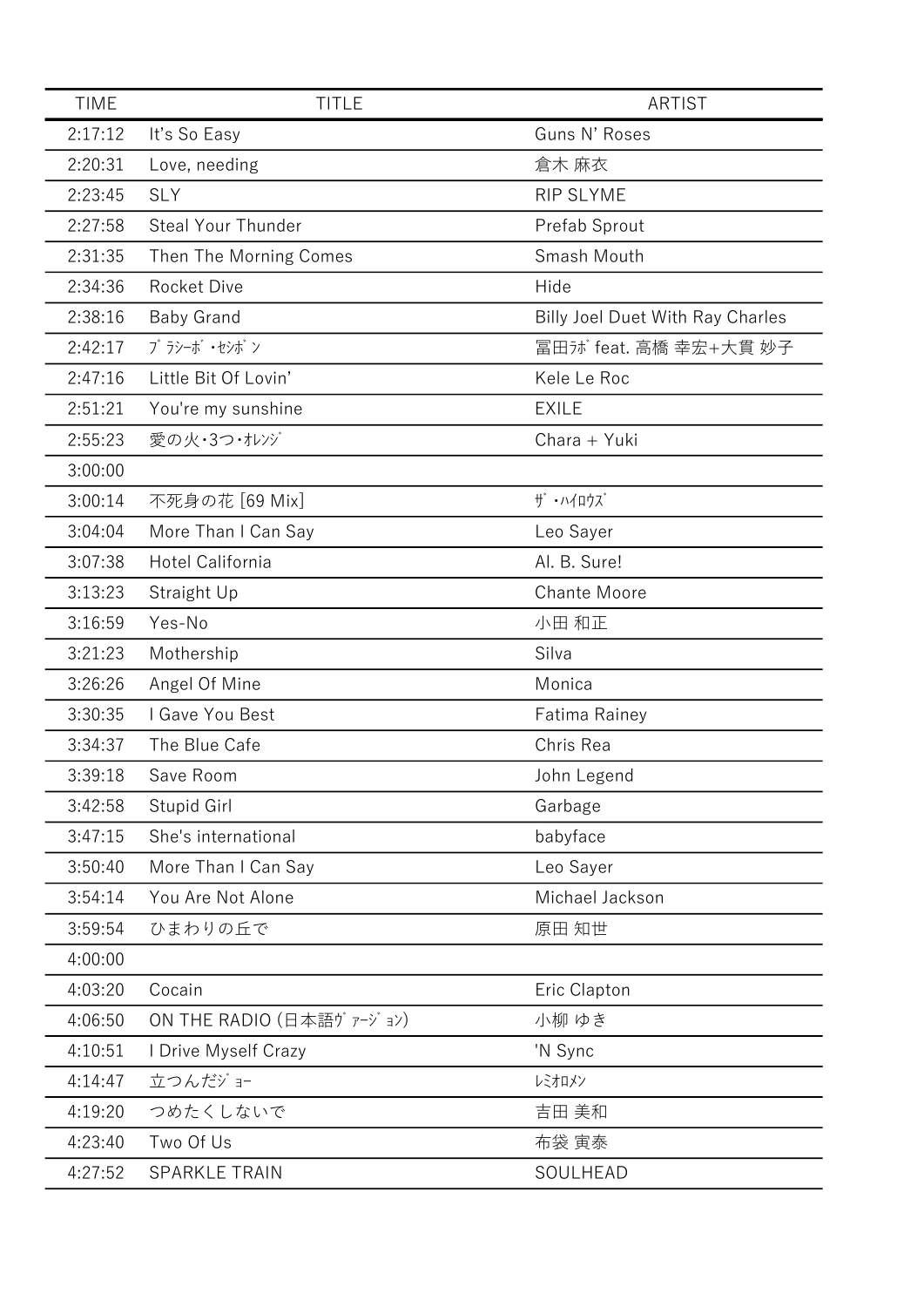| <b>TIME</b><br><b>TITLE</b><br><b>ARTIST</b><br>MOOMIN with YOYO-C<br>4:32:08<br>$S \cdot P \cdot A \cdot C \cdot E$<br>4:36:49<br>I'm Your Man<br>Wham!<br>ここにいるよ<br>4:40:48<br>Soulja feat. 青山 テルマ<br>裸 ~Nude~<br>4:46:11<br>Vo Vo Tau<br>4:49:59<br>Tell Me<br><b>Hide With Spread Beaver</b><br>4:54:44<br>心拍数 2002.10.21なら100年会館<br>山崎 まさよし<br>4:59:29<br>Remenber<br><b>Swinging Popsicle</b><br>5:00:00<br>5:04:18<br><b>Silver Convention</b><br>Fly Robin Fly<br>5:09:48<br>Babyface<br>Talk To Me<br>5:14:33<br>It Could Be<br>Blur<br>5:17:45<br>R. Kelly<br>Happy People<br>淡い花色<br>古内 東子<br>5:22:40<br>5:27:54<br>Ooh Baby, Baby<br>Jana<br>5:31:38<br>Because You Loved Me<br>James Grear & Co.<br>5:35:33<br>ジャング ル・スウィング<br>山下 達郎<br>5:40:26<br>Blackpatch<br>Laura Nyro<br>5:43:56<br>When I'm Up<br>Grate Big Sea<br>K-Ci & JoJo<br>5:47:17<br>Ooh Yeah<br>5:50:37<br><b>FLOCK OF SEAGULLS</b><br>I RAN<br>5:55:39<br>スネオヘアー<br>ワルツ<br>6:00:00<br>6:00:14<br>You Came<br>Kim Wild |
|-----------------------------------------------------------------------------------------------------------------------------------------------------------------------------------------------------------------------------------------------------------------------------------------------------------------------------------------------------------------------------------------------------------------------------------------------------------------------------------------------------------------------------------------------------------------------------------------------------------------------------------------------------------------------------------------------------------------------------------------------------------------------------------------------------------------------------------------------------------------------------------------------------------------------------------------------------------------------------------------------------|
|                                                                                                                                                                                                                                                                                                                                                                                                                                                                                                                                                                                                                                                                                                                                                                                                                                                                                                                                                                                                     |
|                                                                                                                                                                                                                                                                                                                                                                                                                                                                                                                                                                                                                                                                                                                                                                                                                                                                                                                                                                                                     |
|                                                                                                                                                                                                                                                                                                                                                                                                                                                                                                                                                                                                                                                                                                                                                                                                                                                                                                                                                                                                     |
|                                                                                                                                                                                                                                                                                                                                                                                                                                                                                                                                                                                                                                                                                                                                                                                                                                                                                                                                                                                                     |
|                                                                                                                                                                                                                                                                                                                                                                                                                                                                                                                                                                                                                                                                                                                                                                                                                                                                                                                                                                                                     |
|                                                                                                                                                                                                                                                                                                                                                                                                                                                                                                                                                                                                                                                                                                                                                                                                                                                                                                                                                                                                     |
|                                                                                                                                                                                                                                                                                                                                                                                                                                                                                                                                                                                                                                                                                                                                                                                                                                                                                                                                                                                                     |
|                                                                                                                                                                                                                                                                                                                                                                                                                                                                                                                                                                                                                                                                                                                                                                                                                                                                                                                                                                                                     |
|                                                                                                                                                                                                                                                                                                                                                                                                                                                                                                                                                                                                                                                                                                                                                                                                                                                                                                                                                                                                     |
|                                                                                                                                                                                                                                                                                                                                                                                                                                                                                                                                                                                                                                                                                                                                                                                                                                                                                                                                                                                                     |
|                                                                                                                                                                                                                                                                                                                                                                                                                                                                                                                                                                                                                                                                                                                                                                                                                                                                                                                                                                                                     |
|                                                                                                                                                                                                                                                                                                                                                                                                                                                                                                                                                                                                                                                                                                                                                                                                                                                                                                                                                                                                     |
|                                                                                                                                                                                                                                                                                                                                                                                                                                                                                                                                                                                                                                                                                                                                                                                                                                                                                                                                                                                                     |
|                                                                                                                                                                                                                                                                                                                                                                                                                                                                                                                                                                                                                                                                                                                                                                                                                                                                                                                                                                                                     |
|                                                                                                                                                                                                                                                                                                                                                                                                                                                                                                                                                                                                                                                                                                                                                                                                                                                                                                                                                                                                     |
|                                                                                                                                                                                                                                                                                                                                                                                                                                                                                                                                                                                                                                                                                                                                                                                                                                                                                                                                                                                                     |
|                                                                                                                                                                                                                                                                                                                                                                                                                                                                                                                                                                                                                                                                                                                                                                                                                                                                                                                                                                                                     |
|                                                                                                                                                                                                                                                                                                                                                                                                                                                                                                                                                                                                                                                                                                                                                                                                                                                                                                                                                                                                     |
|                                                                                                                                                                                                                                                                                                                                                                                                                                                                                                                                                                                                                                                                                                                                                                                                                                                                                                                                                                                                     |
|                                                                                                                                                                                                                                                                                                                                                                                                                                                                                                                                                                                                                                                                                                                                                                                                                                                                                                                                                                                                     |
|                                                                                                                                                                                                                                                                                                                                                                                                                                                                                                                                                                                                                                                                                                                                                                                                                                                                                                                                                                                                     |
|                                                                                                                                                                                                                                                                                                                                                                                                                                                                                                                                                                                                                                                                                                                                                                                                                                                                                                                                                                                                     |
|                                                                                                                                                                                                                                                                                                                                                                                                                                                                                                                                                                                                                                                                                                                                                                                                                                                                                                                                                                                                     |
|                                                                                                                                                                                                                                                                                                                                                                                                                                                                                                                                                                                                                                                                                                                                                                                                                                                                                                                                                                                                     |
| 6:04:46<br><b>TUBE</b><br>湘南 My Love                                                                                                                                                                                                                                                                                                                                                                                                                                                                                                                                                                                                                                                                                                                                                                                                                                                                                                                                                                |
| 6:09:14<br>荒野はるかに<br>↑ THE HIGH-LOWS ↓                                                                                                                                                                                                                                                                                                                                                                                                                                                                                                                                                                                                                                                                                                                                                                                                                                                                                                                                                              |
| IN MY LIFE<br>6:13:30<br><b>ROD TEWART</b>                                                                                                                                                                                                                                                                                                                                                                                                                                                                                                                                                                                                                                                                                                                                                                                                                                                                                                                                                          |
| 6:15:24<br>Sunday Mondays<br>Vanessa Paradis                                                                                                                                                                                                                                                                                                                                                                                                                                                                                                                                                                                                                                                                                                                                                                                                                                                                                                                                                        |
| サンタと天使が笑う夜<br>6:19:10<br><b>Dreams Come True</b>                                                                                                                                                                                                                                                                                                                                                                                                                                                                                                                                                                                                                                                                                                                                                                                                                                                                                                                                                    |
| 6:23:19<br>Piece Of Me<br><b>Britney Spears</b>                                                                                                                                                                                                                                                                                                                                                                                                                                                                                                                                                                                                                                                                                                                                                                                                                                                                                                                                                     |
| 6:26:50<br>時代<br>嵐                                                                                                                                                                                                                                                                                                                                                                                                                                                                                                                                                                                                                                                                                                                                                                                                                                                                                                                                                                                  |
| 6:31:43<br>Sachi<br>Silva                                                                                                                                                                                                                                                                                                                                                                                                                                                                                                                                                                                                                                                                                                                                                                                                                                                                                                                                                                           |
| 6:36:40<br>Make My Day<br><b>Terra Nova</b>                                                                                                                                                                                                                                                                                                                                                                                                                                                                                                                                                                                                                                                                                                                                                                                                                                                                                                                                                         |
| <b>BUILT TO LAST</b><br>6:40:17<br><b>MELEE</b>                                                                                                                                                                                                                                                                                                                                                                                                                                                                                                                                                                                                                                                                                                                                                                                                                                                                                                                                                     |
| ロンリーガール<br>6:43:58<br>加藤 ミリヤ                                                                                                                                                                                                                                                                                                                                                                                                                                                                                                                                                                                                                                                                                                                                                                                                                                                                                                                                                                        |
| 6:47:24<br>IN THE MORNING<br>RAZORLIGHT                                                                                                                                                                                                                                                                                                                                                                                                                                                                                                                                                                                                                                                                                                                                                                                                                                                                                                                                                             |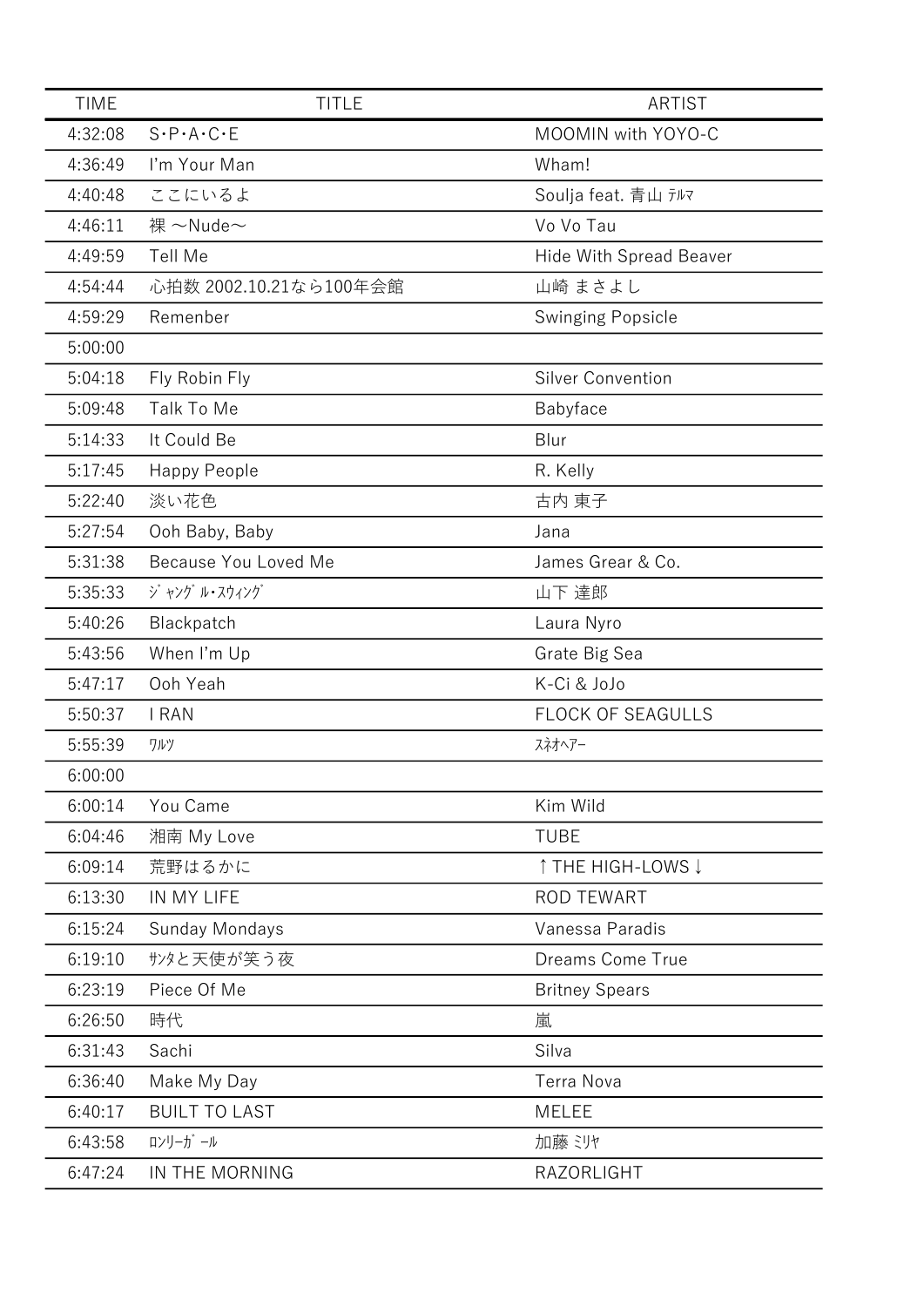| <b>TIME</b> | <b>TITLE</b>                            | <b>ARTIST</b>                   |
|-------------|-----------------------------------------|---------------------------------|
| 6:51:04     | Streets Of Philadelphia                 | <b>Bruce Springsteen</b>        |
| 6:54:16     | I Saw Mommy Kissing Santa Claus         | Pretenders                      |
| 6:56:20     | <b>MONEY</b>                            | 浜田 省吾                           |
| 7:00:00     |                                         |                                 |
| 7:02:06     | ハナミズキ                                   | <b>ERIC MARTIN</b>              |
| 7:07:32     | Good-bye days                           | YUI                             |
| 7:12:26     | Need You Tonight                        | <b>INXS</b>                     |
| 7:15:36     | しるし                                     | Mr. Children                    |
| 7:22:43     | Only One                                | Kanye West feat. Paul McCartney |
| 7:27:41     | WE GOT A LOVE THANG                     | CeCe Peniston                   |
| 7:33:27     | 世界はあなたの色になる                             | B'z                             |
| 7:38:26     | The Adventures Of Rain Dance Maggie     | RED HOT CHILI PEPPERS           |
| 7:43:26     | Quit Playing Games (With My Heart)      | <b>Backstreet Boys</b>          |
| 7:47:18     | Always Have, Always Will                | Ace Of Base                     |
| 7:51:17     | カラフル                                    | Salley                          |
| 7:55:23     | Big Day                                 | Tahiti 80                       |
| 8:00:00     |                                         |                                 |
| 8:02:05     | THE GAME OF LOVE Produce by Salaam Remi | NAT KING COLE feat. NAS         |
| 8:04:32     | あなたのそばで                                 | <b>CRYSTAL KAY</b>              |
| 8:09:23     | Midnight In Chelsea                     | Jon Bon Jovi                    |
| 8:14:15     | January Friend                          | the goo goo dolls               |
| 8:17:08     | LIVE                                    | Superfly                        |
| 8:21:51     | Long As I Live                          | Toni Braxton                    |
| 8:26:58     | Never Really Over                       | <b>Katy Perry</b>               |
| 8:30:42     | Desire                                  | U <sub>2</sub>                  |
| 8:34:02     | カラー                                     | 斉藤 和義                           |
| 8:39:10     | Runaways                                | Killers                         |
| 8:43:34     | ONLY U                                  | Ashanti                         |
| 8:46:40     | Angel                                   | Shaggy Feat. Rayvon             |
| 8:50:32     | Phone                                   | 木村加                             |
| 8:53:57     | <b>SPIN</b>                             | <b>LIFEHOUSE</b>                |
| 9:00:00     |                                         |                                 |
| 9:03:30     | <b>HERO</b>                             | <b>ENRIQUE IGLESIAS</b>         |
| 9:07:53     | 僕は君に恋をする                                | 平井 堅                            |
| 9:13:19     | Hash Pipe                               | weezer                          |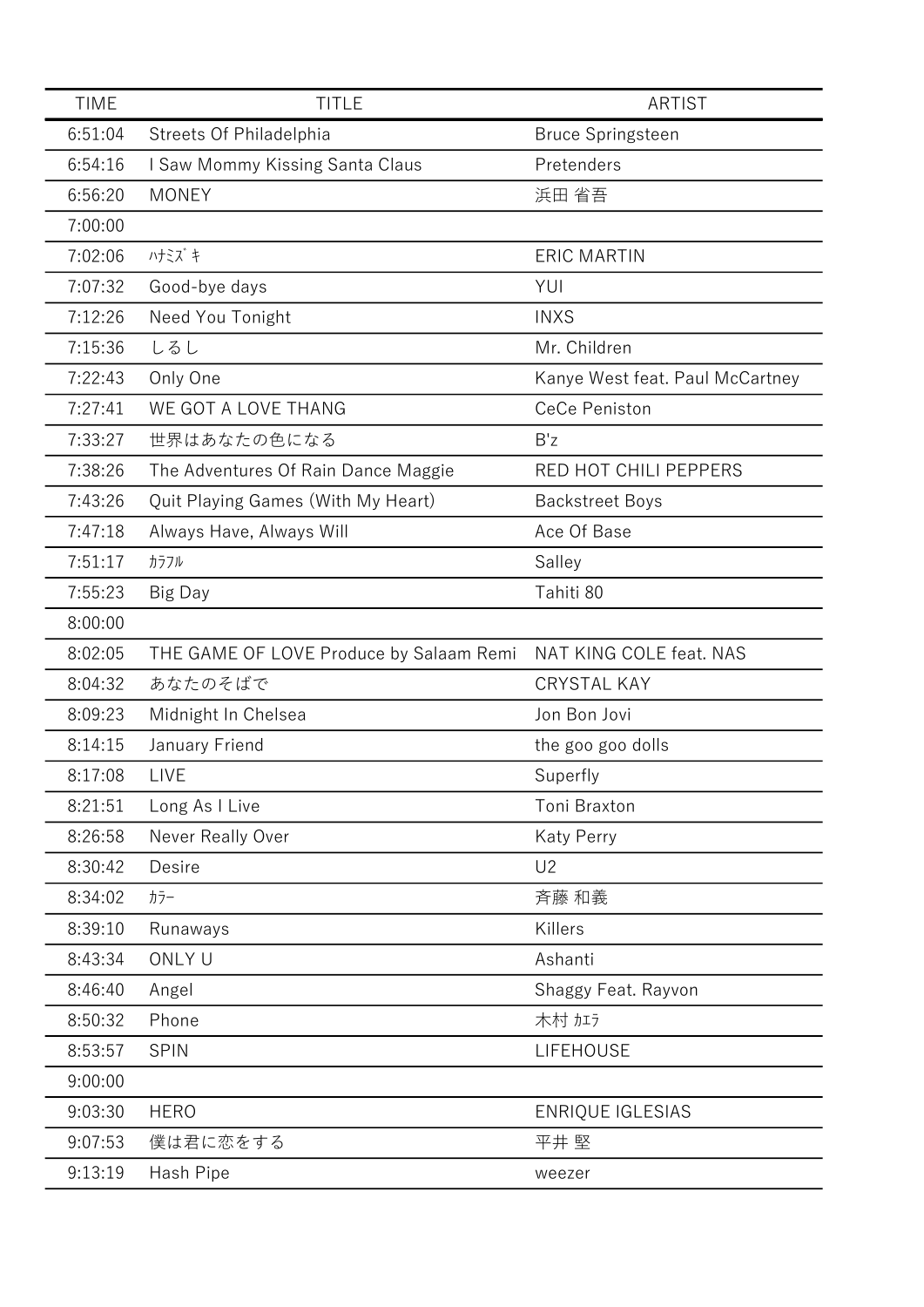| <b>TIME</b> | <b>TITLE</b>                        | <b>ARTIST</b>                          |
|-------------|-------------------------------------|----------------------------------------|
| 9:16:33     | iris $\sim$ しあわせの箱 $\sim$           | SALYU                                  |
| 9:21:59     | Please Stay                         | <b>BRYAN ADAMS</b>                     |
| 9:24:51     | Wake Me Up Brfore You Go Go         | Wham!                                  |
| 9:28:37     | Happier Than The Morning Sun        | <b>ANN SALLY</b>                       |
| 9:33:27     | 僕の名前を                               | back number                            |
| 9:38:17     | <b>Under Cover Of Darkness</b>      | THE STROKES                            |
| 9:42:33     | LET ME SHOW YOU                     | <b>CANDY DULFER</b>                    |
| 9:46:55     | No Limit                            | 2 Unlimited                            |
| 9:50:40     | We are the light                    | miwa                                   |
| 9:54:36     | Love You Inside Out                 | The Bee Gees                           |
| 12:30:00    |                                     |                                        |
| 12:30:28    | It's Only Rock 'N' Roll             | Various Artists For Children's Promise |
| 12:35:16    | 十四才 <single edit=""></single>       | ザ・ハイロウズ                                |
| 12:41:18    | (AND PLEASE) STAY YOUNG             | <b>SUGARPLUM FAIRY</b>                 |
| 12:43:37    | 微熱                                  | UA                                     |
| 12:48:16    | One More Time On The Merry-Go-Round | <b>WOUTER HAMEL</b>                    |
| 12:51:22    | 素敵なこと                               | <b>PES</b>                             |
| 12:56:04    | You For Me                          | Sigala x Rita Ora                      |
| 16:00:00    |                                     |                                        |
| 16:00:14    | All My Friends Are Nobodies         | ZEBRAHEAD                              |
| 16:03:18    | 悪戯                                  | tricot                                 |
| 16:07:21    | Superstar                           | The Merrymakers                        |
| 16:10:17    | Renegade Master                     | Wildchild                              |
| 16:16:14    | <b>CAN'T GO BACK</b>                | PRIMAL SCREAM                          |
| 16:20:04    | 銀河と迷路                               | 東京スカパラダイスオーケストラ                        |
| 16:24:14    | <b>Walking Wounded</b>              | Everything But The Girl                |
| 16:33:01    | raincoat                            | <b>Kelly Sweet</b>                     |
| 16:36:50    | <b>BRAIN DRAIN</b>                  | illion                                 |
| 16:41:31    | Fire                                | <b>Brigette McWilliams</b>             |
| 16:47:05    | REFLECTION feat. 中村 佳穂              | tofubeats                              |
| 16:52:14    | Checklist                           | MAX feat. Chromeo                      |
| 16:54:29    | Out Of Touch                        | Daryl Hall & John Oates                |
| 19:00:00    |                                     |                                        |
| 19:00:14    | 11:11                               | <b>DINOSAUR PILE-UP</b>                |
| 19:04:18    | Answer                              | flumpool                               |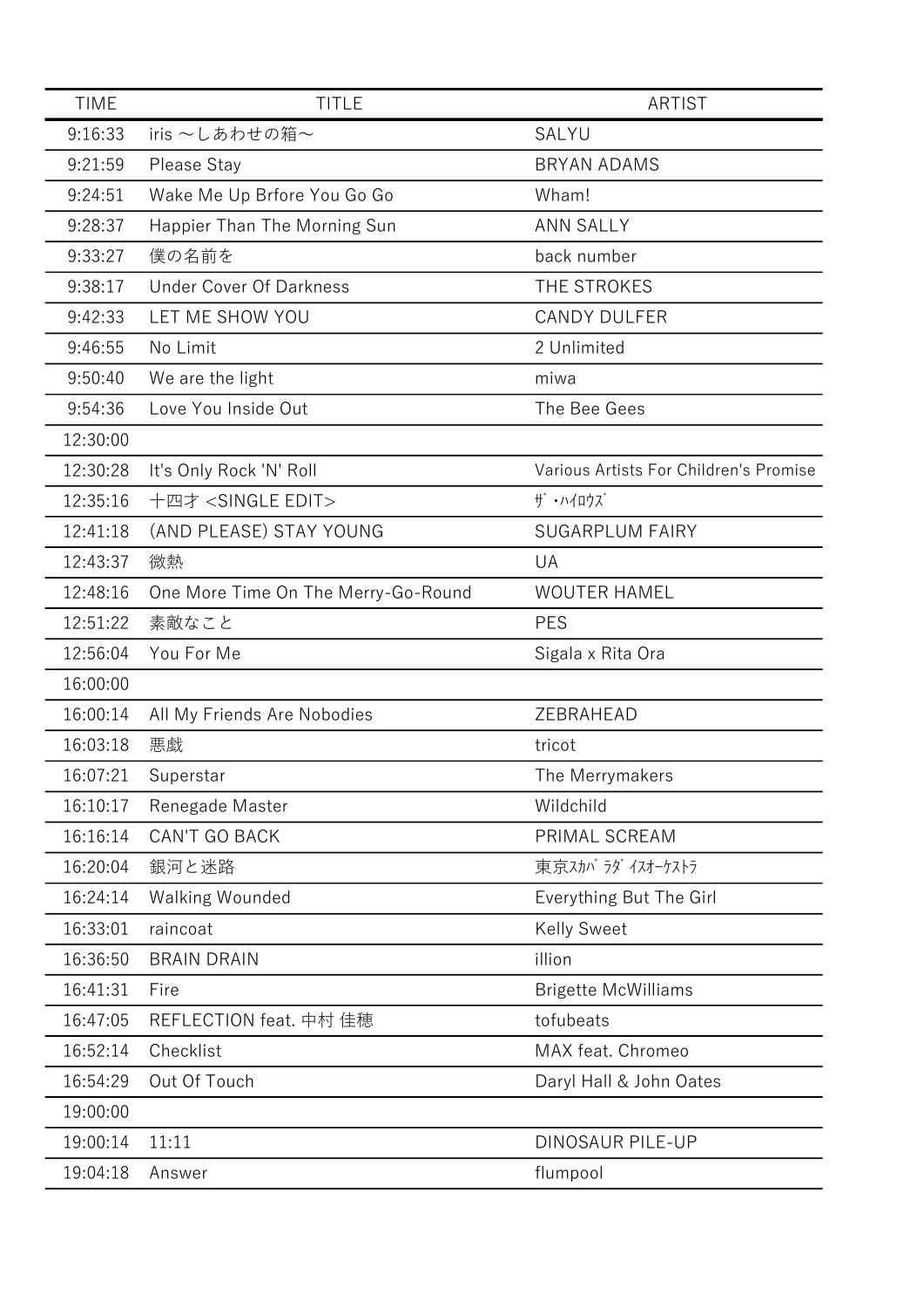| <b>TIME</b> | <b>TITLE</b>                             | <b>ARTIST</b>                   |
|-------------|------------------------------------------|---------------------------------|
| 19:08:47    | <b>Little Miss</b>                       | Sugarland                       |
| 19:13:16    | 喜劇                                       | 星野 源                            |
| 19:17:24    | It's Over Now                            | Deborah Cox                     |
| 19:21:42    | Living In America                        | James Brown                     |
| 19:26:34    | Gravity Of Love                          | Enigma                          |
| 19:31:11    | FEEL FOOD INC.                           | GORILLAZ                        |
| 19:34:51    | Hello $\hat{\mathbf{x}}$ my yesterday'\$ | アシガ ルユース                        |
| 19:39:41    | A SONG FOR YOU                           | <b>DUSTY SPRINGFIELD</b>        |
| 19:43:13    | Say                                      | Joyhn Mayer                     |
| 19:47:07    | Sugarless GiRL                           | capsule                         |
| 19:51:17    | you belong to me                         | jennifer lopez                  |
| 19:54:43    | This Could Be Heaven                     | Pandora                         |
| 20:30:00    |                                          |                                 |
| 20:30:00    | <b>MADAME HELGA</b>                      | <b>STEREOPHONICS</b>            |
| 20:33:54    | アルエ                                      | <b>BUMP OF CHICKEN</b>          |
| 20:38:27    | If You're Wondering If I Want You        | weezer                          |
| 20:41:54    | Uninvited                                | Alanis Morissette               |
| 20:46:25    | 君は100%                                   | Porno Graffitti                 |
| 20:50:36    | The Story                                | Norah Jones                     |
| 20:54:37    | I'D RATHER HAVE A LOVE                   | <b>JOE</b>                      |
| 21:00:00    |                                          |                                 |
| 21:00:15    | <b>FAMILY AFFAIR</b>                     | Mary J Blige                    |
| 21:04:39    | Dr.                                      | 安室<br>奈美恵                       |
| 21:10:32    | <b>FALL IN LOVE</b>                      | ESTELLE feat. JOHN LEGEND & NAS |
| 21:14:17    | Gasolina                                 | Daddy Yankee                    |
| 21:17:39    | Eternally                                | 宇多田 ヒカル                         |
| 21:22:21    | Do You Remember                          | Boyz II Men                     |
| 21:26:34    | SONG TO SELF                             | <b>TRAVIS</b>                   |
| 21:31:11    | <b>Red Light Special</b>                 | <b>TLC</b>                      |
| 21:36:03    | Diamonds And Pearls                      | Prince                          |
| 21:40:38    | What's Goin' On                          | SCOOBIE DO feat. RHYMESTER      |
| 21:44:15    | WHAT DO YOU NEED?                        | the goo goo dolls               |
| 21:48:10    | あいのうた ~Swallowtail Butterfly~            | my little lover                 |
| 21:53:26    | Where It's At                            | <b>Beck</b>                     |
| 22:00:00    |                                          |                                 |